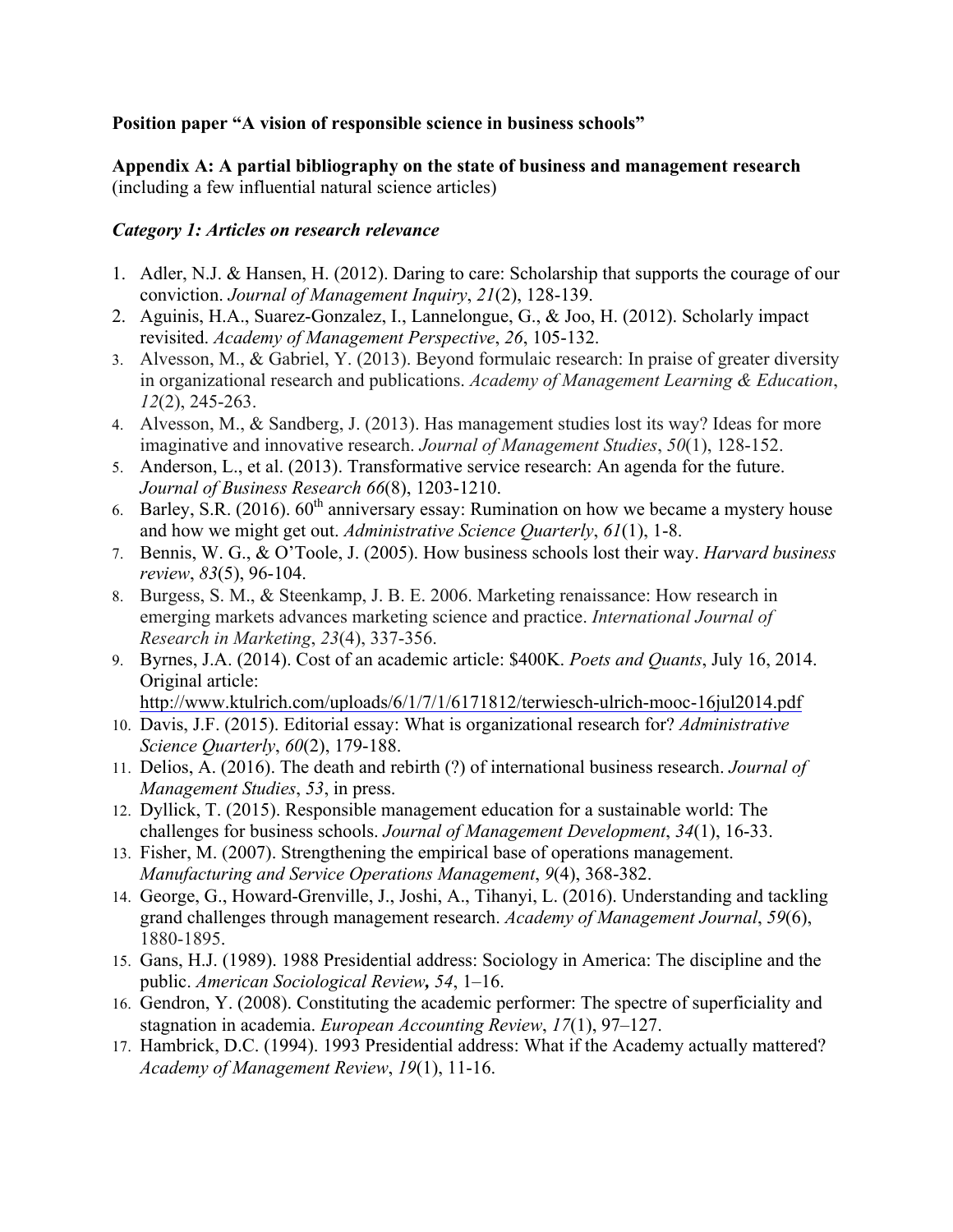- 18. Hambrick, D.C. (2007). The field of management's devotion to theory: Too much of a good thing. *Academy of Management Journal*, *50*(6), 1346-1352.
- 19. Jaworski, B.J. (2011). On managerial relevance. *Journal of Marketing*, *75*(4), 211-224.
- 20. Lehmann, D.R., McAlister, L. & Staelin, R. (2011). Sophistication in research in marketing. *Journal of Marketing*, *75*(4), 155-165.
- 21. Muff, K., Dyllick, T., Drewell, M., North, J., Shrivastava, P., Haertle, J. (2013). *Management education for the world. A vision for business schools serving people and planet*. Edward Elgar: Cheltenham, U.K.
- 22. Ostrom, A.L., et al. (2015). Service research priorities in a rapidly changing context. *Journal of Service Research*, *18*(2), 127-159.
- 23. Pearce, J.L. & Huang, L. (2012). The decreasing value of our research to management education. *Academy of Management Learning & Education*, *11*(2), 247-262.
- 24. Pfeffer, J. (2014). The management theory morass: Some modest proposal. In Miles, J.A. Ed. *New directions in management and organization theory*. UK: Cambridge Scholars Publishing, 458-468.
- 25. Pfeffer, J. (2016). Why the assholes are winning: Money trumps all. *Journal of Management Studies,* in press. Doi: 10.1111/joms.12177, online: http://onlinelibrary.wiley.com/Doi/10.1111/joms.12177/full.
- 26. Pfeffer, J. & Fong, C.T., (2002). The end of business schools? Less success than meets the eye. *Academy of Management Learning & Education*, *1*(1), pp.78-95.
- 27. Reibstein, D. J., Day, G., & Wind, J. (2009). Guest editorial: Is marketing academia losing its way? *Journal of Marketing*, *73*(4), 1-3.
- 28. Roberts, J.H., Kayande, U. & Stremersch, S. (2014). From academic research to marketing practice: Exploring the marketing science value chain." *International Journal of Research in Marketing*, *31*(2), 127-140.
- 29. Rynes, S.L., Bartunek, J.M., & Daft, R.L. (2001). Across the great divide: Knowledge creation and transfer across practitioners and academics. *Academy of Management Journal*, *44*(2), 340–355.
- 30. Schlegelmilch, B.B. & Thomas, H. (2011). The MBA in 2020: Will there still be one? *Journal of Management Development*, *30*(5), 474-482.
- 31. Shrivastava P. (1987) Rigor and Practical Usefulness of Research in Strategic Management. *Strategic Management Journal*, 8, 77-92.
- 32. Shrivastata P. & Mitroff, I. (1984). Enhancing organizational research utilization: The role of decision makers assumptions. *Academy of Management Review*, 9, 18-27.
- 33. Suddaby, R. (2014). Indigenous management theory: Why management theory is under attack (and what we can do to fix it). In Miles, J.A. Ed. *New directions in management and organization theory*. UK: Cambridge Scholars Publishing, 447-456.
- 34. Toffel, M.W. (2016). Enhancing the practice relevance of research. *Production and Operations Management*, in press. Online: http://papers.ssrn.com/sol3/papers.cfm?abstract\_id=2720278.
- 35. Tsui, A.S., & Jia, L.D. (2013). Calling for humanistic scholarship in China. *Management and Organization Review*, *9*(1), 1–15.
- 36. Tsui, A.S. (2013a). On compassion in scholarship: Why should we care? *Academy of Management Review*, *31*(2), 167–180.
- 37. Tsui, A.S. (2013b). The spirit of science and socially responsible scholarship. *Management and Organization Review*, *9*(3), 375-394.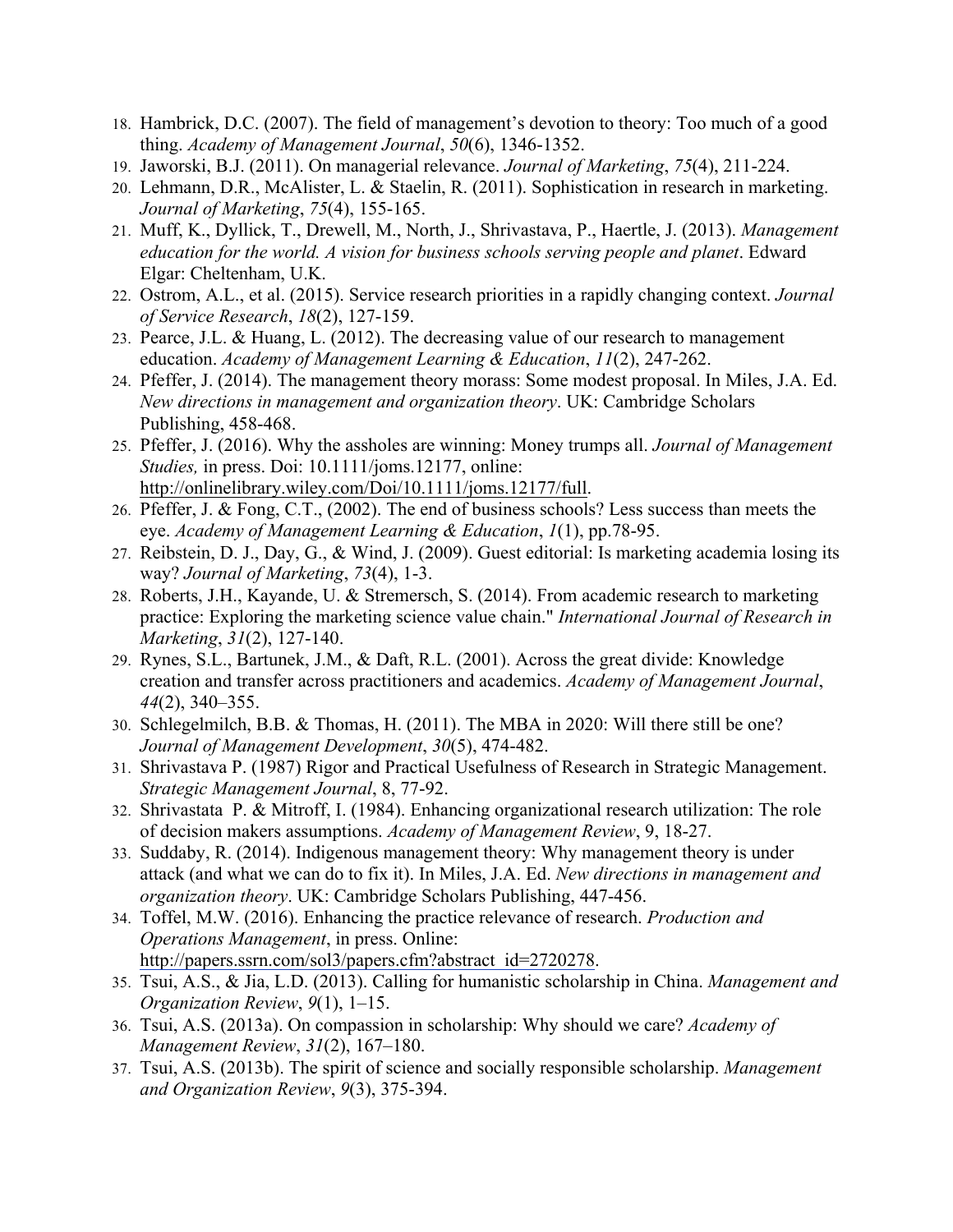- 38. Tsui, A.S. (2015). Reconnecting with the business world: Socially responsible scholarship. *EFMD Global Focus*, *09*(01), 36-39.
- 39. Walsh, J.P., Weber, K., & Margolis, J.D. (2003). Social issues and management: Our lost cause found. *Journal of Management*, *29*(6), 859–881.
- 40. Watts, D. (2017). Should social science be more solution-oriented? Nature Human Behaviour, 1, 0015, 1-5. DOI: 10.1038/s41562-016-0015

## *Category 2: Articles on research quality*

- 41. Bedeian, A.G., Taylor, S.G., & Miller, A.N. (2010). Management science on the credibility bubble: Cardinal sins and various misdemeanors. *Academy of Management Learning & Education*, *9*(4), 715–725.
- 42. Bettis, R.A., Ethiraj, S., Gambardella, A., Helfat, C. & Mitchell, W. (2016). Creating repeatable cumulative knowledge in strategic management. *Strategic Management Journal*, *37*(1), 257-261.
- 43. Crowe, K. (2016) CBC news: BMJ (British Medical Journal) editor Fiona Godlee takes on corruption in science: http://www.cbc.ca/news/health/bmj-fiona-godlee-science-1.3541769, posted April 16, 2016.
- 44. Edwards, M.A., & Roy, S. (2016). Academic research in the  $21<sup>st</sup>$  century: Maintaining scientific integrity in a climate of perverse incentives and hypercompetition. *Environmental Engineering Science*, in press.
- 45. Ghoshal, S. (2005). Bad management theories are destroying good management practices. *Academy of Management Learning & Education*, *4*(1), 75-91.
- 46. Lewin, A.Y., Chiu, C.Y., Fey, C.F., Levine, S.S., McDermott, G., Murmann, J.P., & Tsang, E. (2016). The critique of empirical social science: New policies at Management and Organization Review. *Management and Organization Review*, *12*(4), in press.
- 47. Macdonald, S. & Kam, J. (2007). Ring a ring o' roses: Quality journals and gamesmanship in management studies. *Journal of Management Studies, 44*, 640–655.
- 48. Goldfarb, B., & King, A. A. (2016). Scientific apophenia in strategic management research: Significance tests & mistaken inference. *Strategic Management Journal*, *37*(1), 167-176.
- 49. Hubbard, R. (2015). *Corrupt research: The case for reconceptualizing empirical management and social science*. Thousand Oaks, CA: Sage Publications.
- 50. Ioannidis, John P.A. (2005). Why most published research findings are false. PLoS Med, 2(8): e124. Doi: 10.1371/journal.pmed.0020124
- 51. Karabag, S.F., & Berggren, C. (2016). Misconduct, marginality, and editorial practices in management, business and economic journals. PLOS One, DOI: 10.1371/journal.pone.0159492.
- 52. Karabag, S.F., & Berggren, C. (2012). Retraction, dishonesty and plagiarism: Analysis of a crucial issue for academic publishing, and inadequate responses from leading journals in economics and management disciplines. *Journal of Applied Economics and Business Research*, *2*(3), 172-183.
- 53. Kepes, S., Bennett, A.A., & McDaniel, M.A. (2014). Evidence-based management and the trustworthiness of our cumulative scientific knowledge: Implications for teaching, research, and practice. *Academy of Management Learning & Education*, *13*(3), 446–466.
- 54. O'Boyle, E. H., Banks, G. C., & Gonzalez-Mulé, E. (2014). The Chrysalis effect: How ugly initial results metamorphosize into beautiful articles. *Journal of Management*, Doi: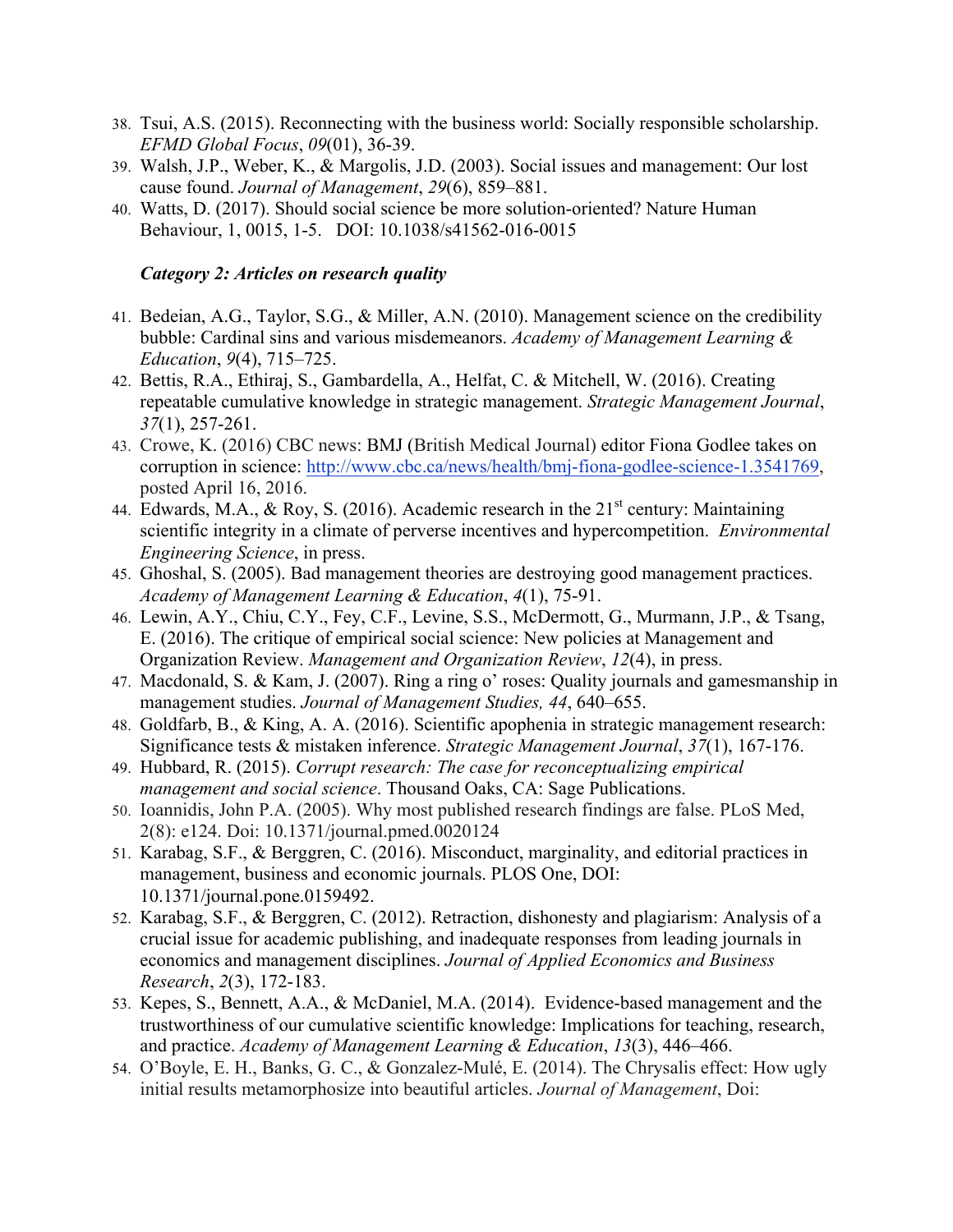0149206314527133.

- 55. Open Science Collaboration. (2015). Estimating the reproducibility of psychological science. *Science*, 349, aac4716 (2015). Doi: 10.1126/science.aac4716.
- 56. Schwab, A. & Starbuck, W.H. (2017). A call for openness in research reporting: How to turn covert practices into helpful tools. *Academy of Management Learning & Education*, 16(1), 1- 17.
- 57. Starbuck, W.H. (2016). How journals could improve research practices in social science. *Administrative Science Quarterly*, *61*(2), 165-183.
- 58. Tsui, A.S. (2016). Reflections on the value-free ideal: A call for responsible science in business schools. *Cross-Cultural and Strategic Management*, *23*(1), 4 - 28.
- 59. van Witteloostuijn, A. (2016). What happened to Popperian falsification? Publishing neutral and negative findings. *Cross Cultural and Strategic Management*, *23*(3), 481-508.
- 60. Welpe, I.M., Wollersheim, J., Ringelhan, J.S., & Osterloh, M. (eds.). (2015). Incentives and Performance - Governance of Research Organizations. Germany: Springer International Publishing.

## *Category 3: Articles on research contribution assessment*

- 61. Adler, N.J. & Harzing A-W. (2009). When knowledge wins: Transcending the sense and nonsense of academic rankings. *Academy of Management Learning &* Education, *8*(1), 72– 95.
- 62. Aguinis, H.A., Shapiro, D.L., Antonacopoulou, E.P., & Cummings, T.G. (2014). Scholarly impact: A pluralist conceptualization. *Academy of Management Learning & Education*, *13*(4), 623-639.
- 63. Bachrach, D.G., et al. (2017). On academic rankings, unacceptable methods, and the social obligations of business schools. *Decision Sciences*, in press.
- 64. Baum J.A. (2011). Free-riding on power laws: Questioning the validity of the impact factor as a measure of research quality in organization studies. *Organization, 18*(4), 449–466.
- 65. Cagan, R. (2013). The San Francisco declaration on research assessment. *Disease Models and Mechanisms*, *6*(4), 869-870.
- 66. Davis, G.F. (2014). Editorial essay: Why do we still have journals? *Administrative Science Quarterly*, *59*(2): 93-201.
- 67. Giacalone, R.A. (2009). Academic rankings in research institutions: A case of skewed mindsets and professional amnesia. *Academy of Management Learning & Education 8*(1), 122– 126.
- 68. Glick, W.H., Miller, C.C., & Cardinal, L.B. (2007). Making a life in the field of organization science. *Journal of Organizational Behavior*, *28*, 817-835.
- 69. Harzing, A.-W. & Adler, N.J. (2016). Disseminating knowledge: From potential to reality– new open-access journals collide with convention. *Academy of Management Learning & Education, 15*(1), 140-156.
- 70. Hicks, D., Wouters, P. & colleagues. (2015). The Leiden manifesto for research metrics. *Nature*, *520*, 429-431.
- 71. Mingers, J. & Willmott , H. (2013). Taylorizing business school research: On the 'one best way' performative effects of journal ranking lists. *Human Relations*, *66*, 1051-1073.
- 72. Nkomo, S.M. (2009). The seductive power of academic journal ratings: Challenges of searching for the otherwise. *Academy of Management Learning & Education, 8*(1), 106–112.